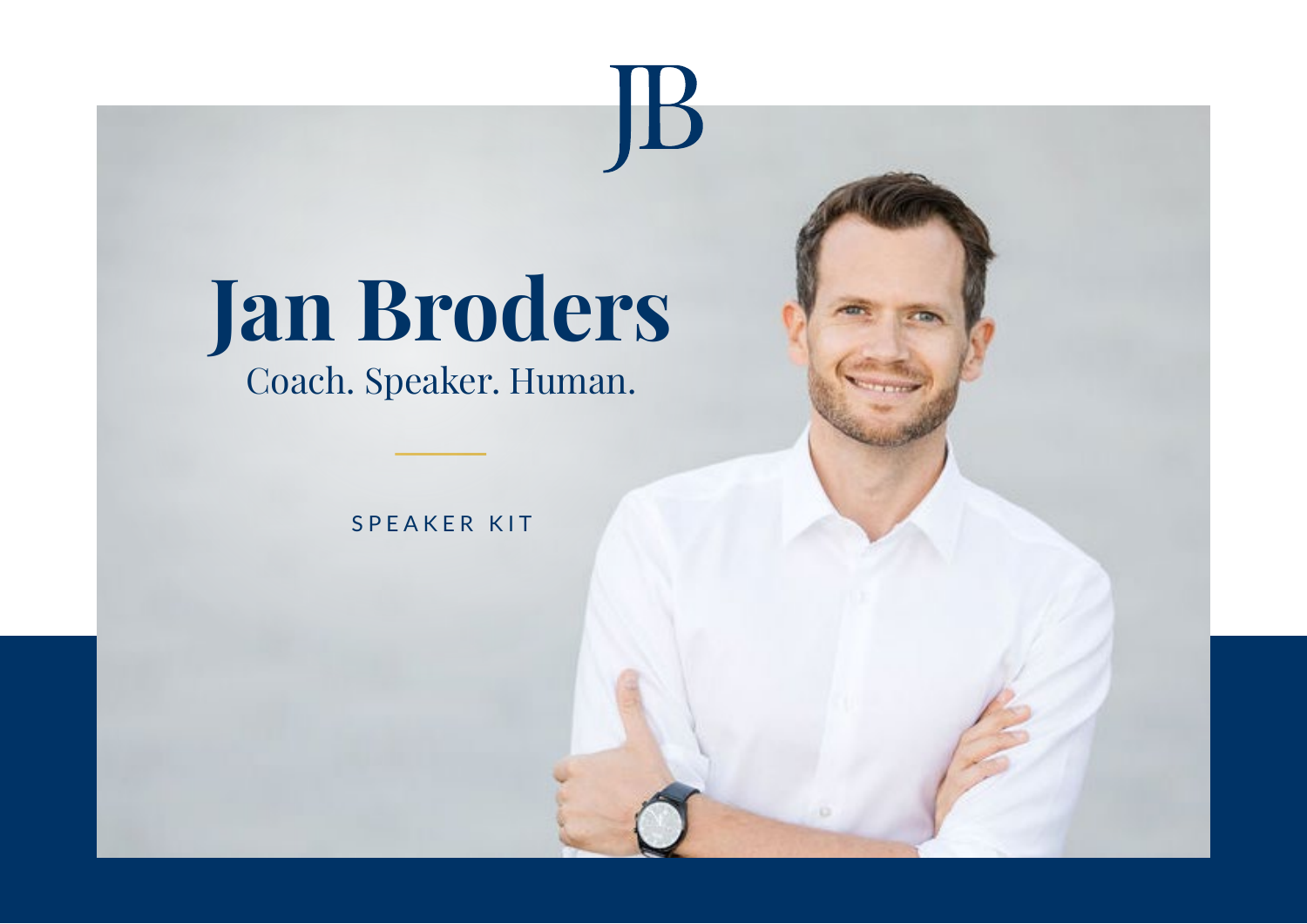## Taking the **stress** out of**business**

## **HIGH PERFORMER**

- **-** "Hospitality Management" university lecturer at Tashkent State University of Economics, Uzbekistan in cooperation with IMC University Krems, Austria
- operational & managerial experience at **6 different 5\* Hilton hotels** in Europe
- **graduate of Hilton Hotel's prestigious Elevator program**, selected from 1,000 applicants to become a General Manager within 5 years
- **BA in Business** (IMC University Krems, Austria & Haute École de Gestion Genève, Switzerland)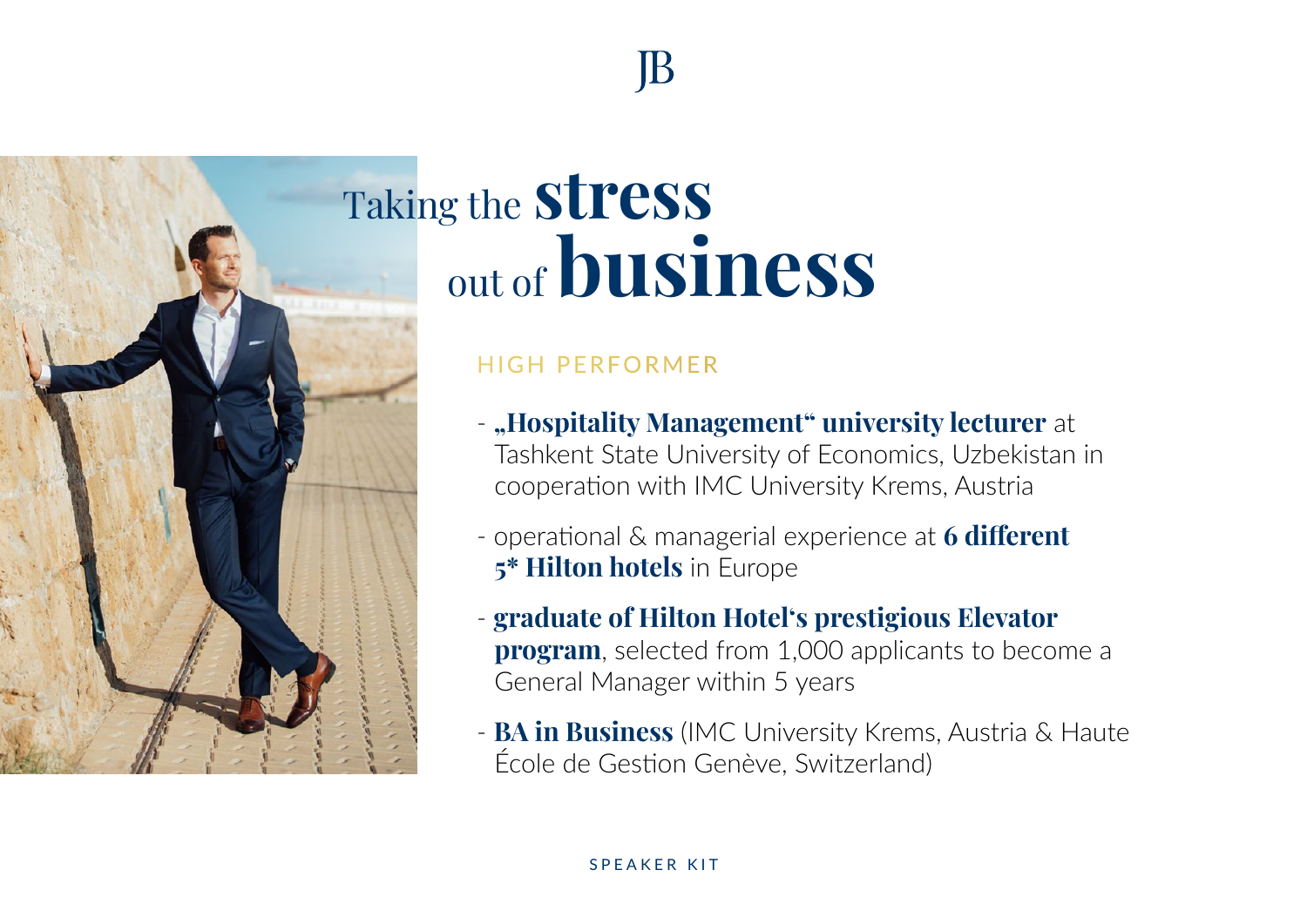## **FXFCUTIVE COACH**

- **Partner of Germany's largest website** around **stress & burnout** serving 500.000+ readers annually
- **Executive Life Coach** working with high-performers around the globe
- **Trainer & Business Consultant** to high class coaches

- **International speaker & lecturer**

at various business schools and universities, as well as being an interview partner on the topics of stress management, resilience, high performance mindset, visionary career & life planning, ethical sales

## **JAN HAS SPOKEN AT VARIOUS** UNIVERSITIES & COMPANIES INCLUDING:









UIB



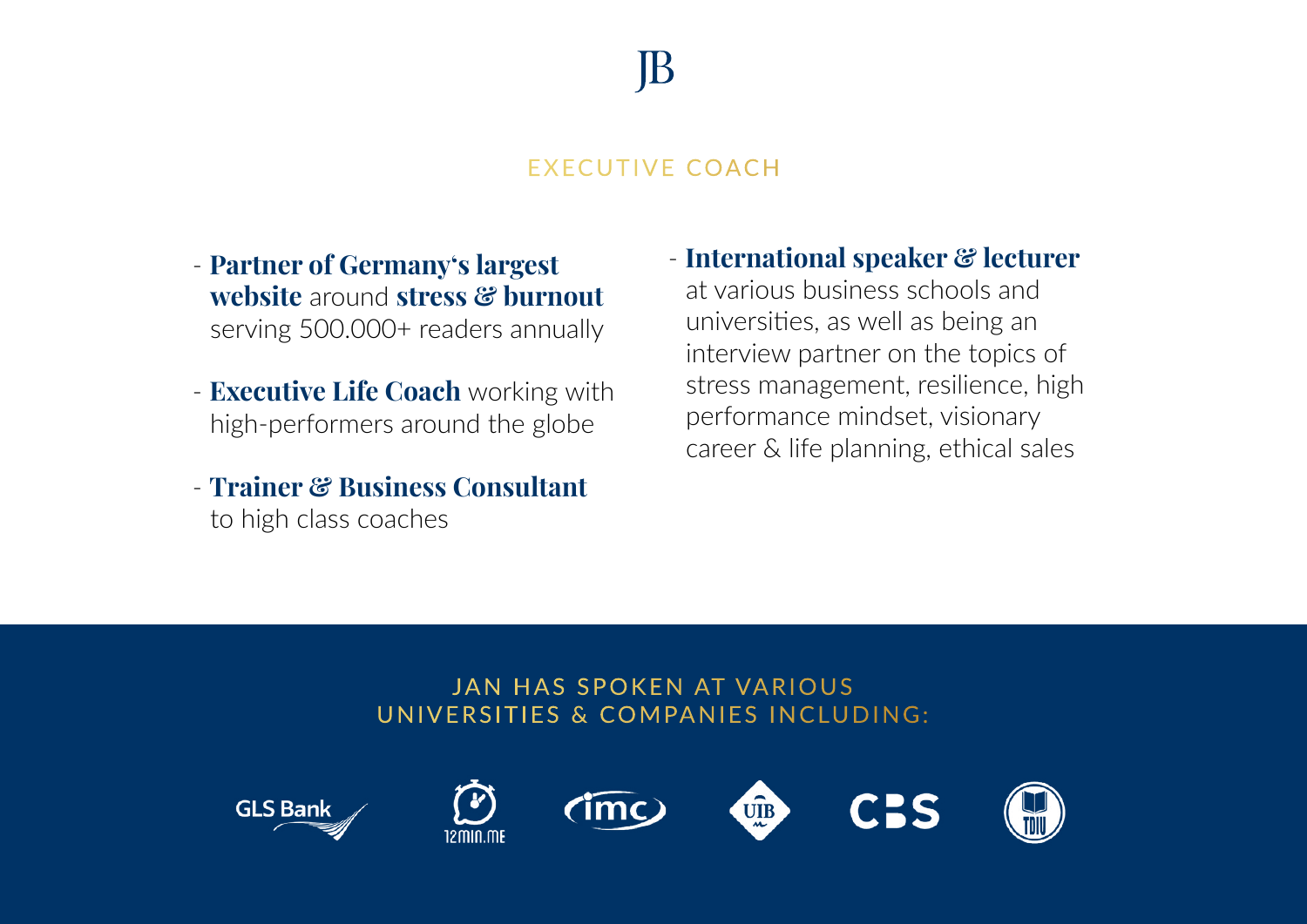**Each session is personalised** to ensure your group receives learning outcomes that fit your themes and objectives. Additional topics are crafted individually upon request.

## **Relax Now**

Leadership & stress management in times of uncertainty

## **Serve Now**

**Speaking**

Managing stress to deliver exceptional customer service

## **Win Now**

Creating a high-performance mindset without burning out

**DURATION: 60 - 90 MINUTES INCL. Q&A**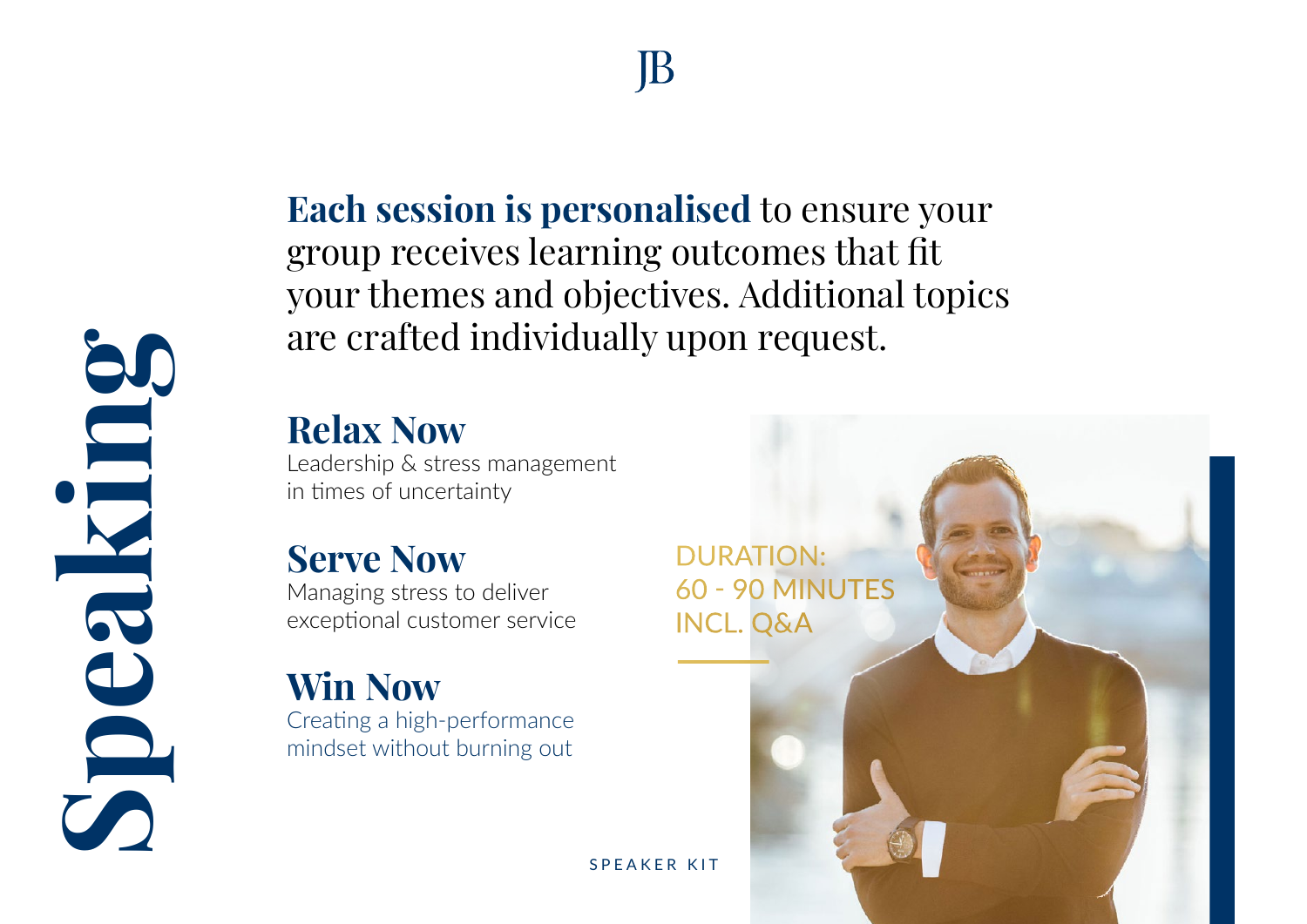

Jan can deliver your session in **English or German**.

He speaks **live on-site or virtually** via video conference.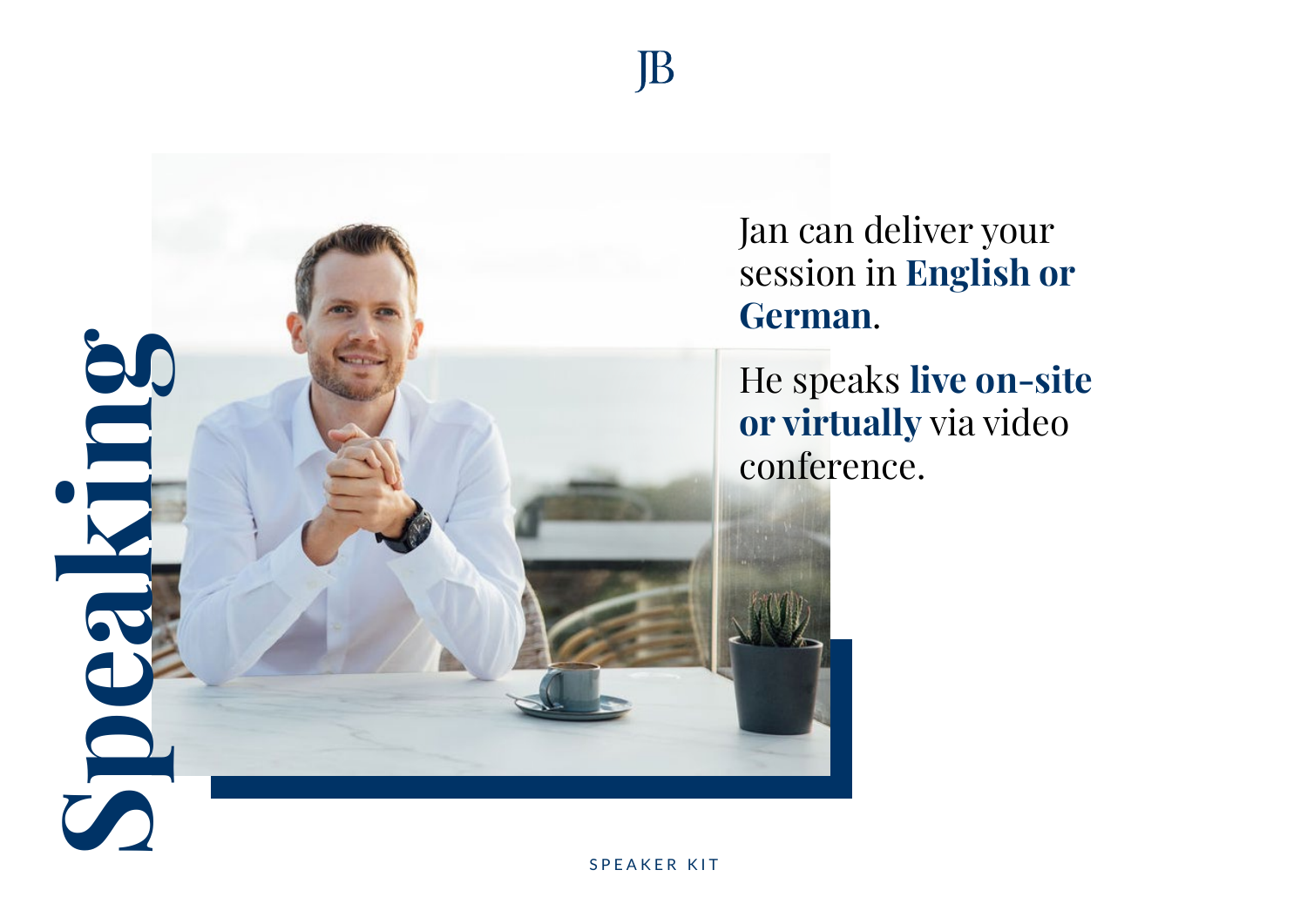#### **STUDENT FEEDBACK**

We haven't seen such a great teacher like you in our lives. We loved the way you taught us, the way you care about us and our future. **Every single word of you motivates me.** Now, I believe everything is possible.

Thank you so much for caring!

**TASHKENT STATE UNIVERSITY OF ECONOMICS** Uzbekistan

I'm a Master's student of International Business with a specialisation in Strategic Management & Consulting. **Your talk has completely changed the way I see business and life.** Please continue speaking at universities! Your message is extremely helpful. I know your talk has changed my life forever!

> **COLOGNE BUSINESS SCHOOL** Germany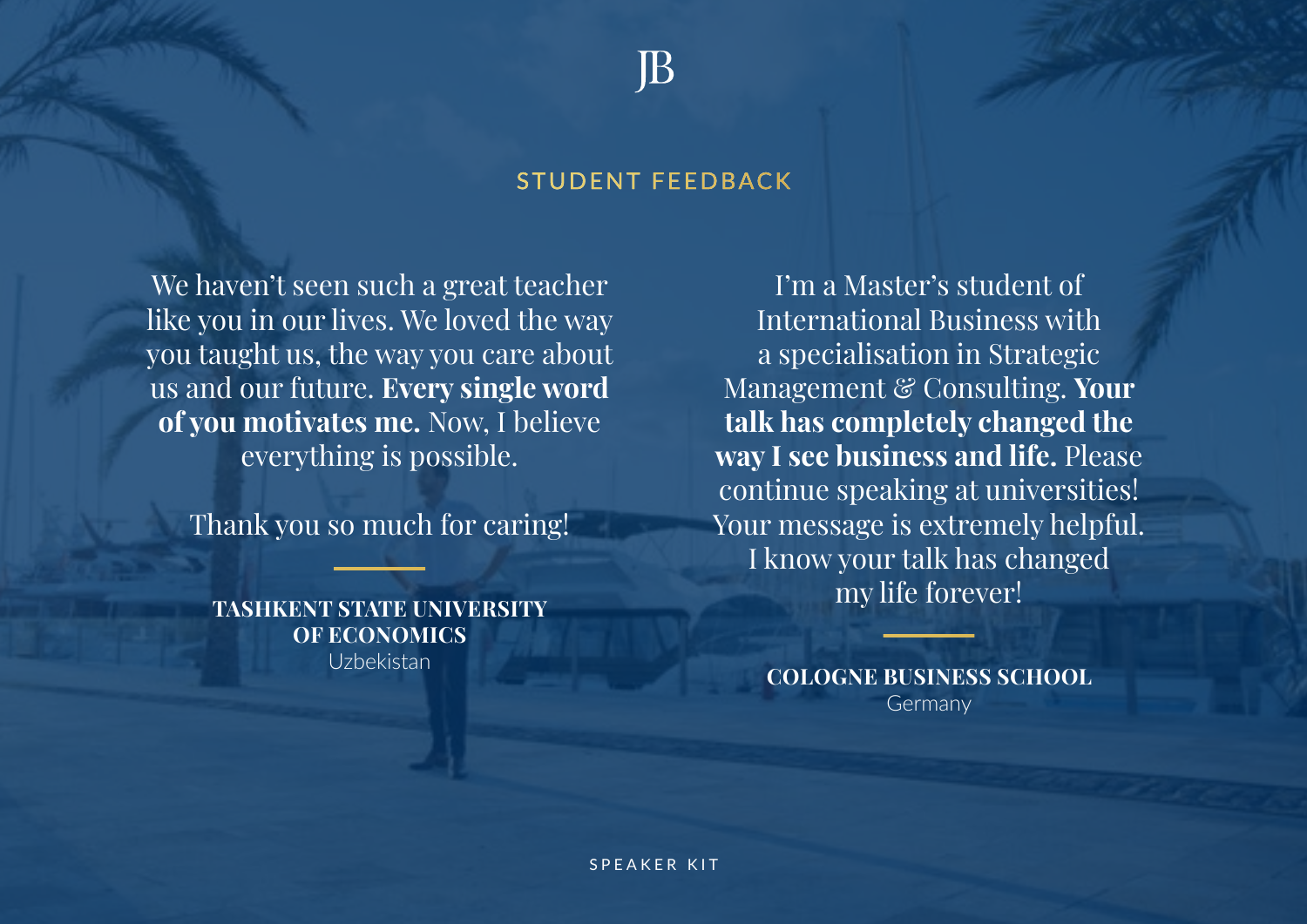#### FEEDBACK FROM PROFESSIONALS

I unreservedly **recommend Jan to anyone who seeks to increase his professional performance**, is busily involved in multiple projects or feels stuck despite being determined to reach the next level.

**DR. MARKUS HUSEMANN-KOPETZKY** Pricing Manager & University Researcher

Jan, your speech was the WOW moment of the night! Pure goosebumps, true inspiration, heart-warmingly beautiful, unique & exciting. **We all hung onto every word you said!**

> Thank you very much for spending time with us!

> > **HANNAH KLOSE** Presenter & Trainer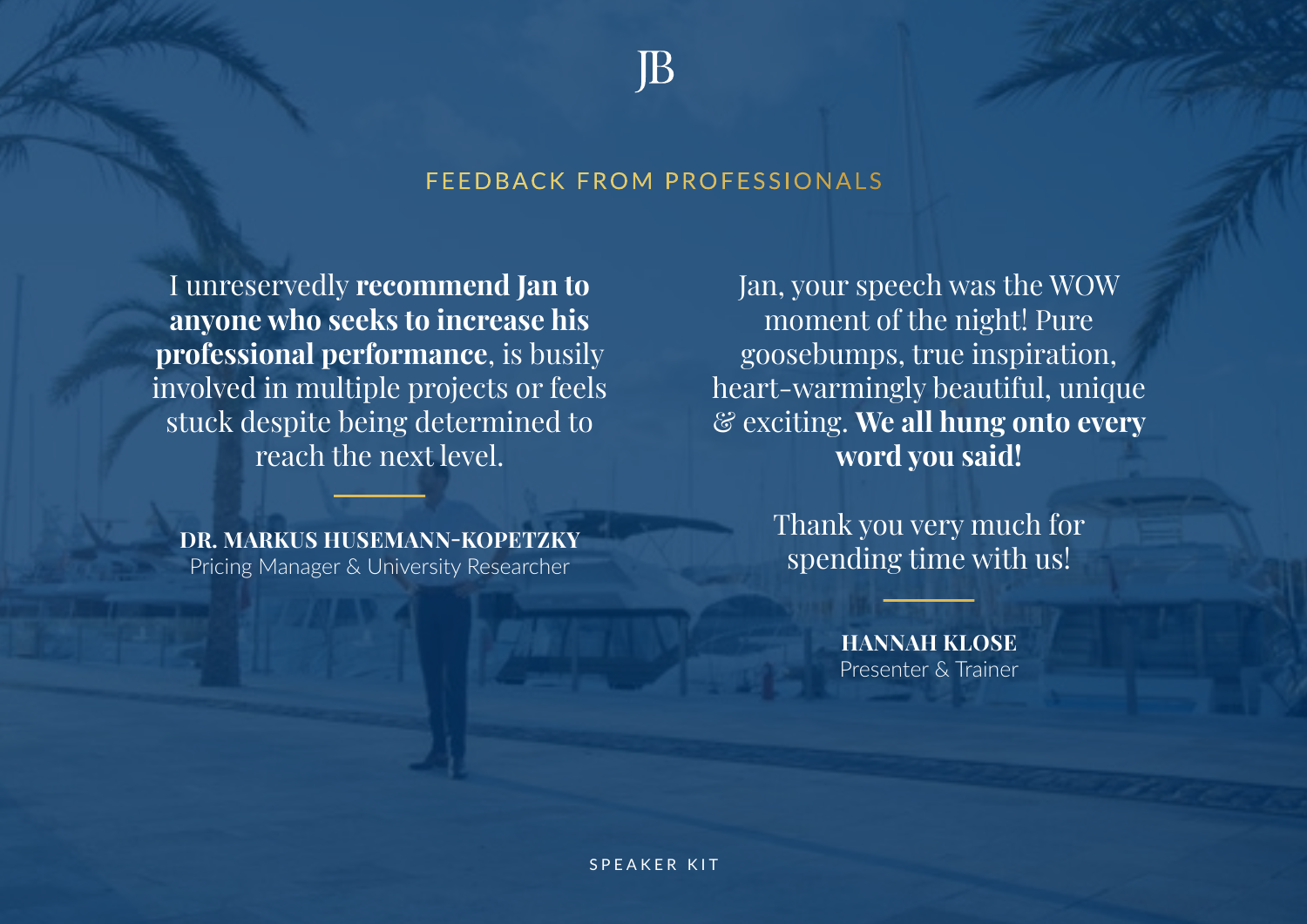#### FEEDBACK FROM PROFESSIONALS

Working with **Jan has helped me to regain my ease and sunniness**, plus I finally gave up my fear of failure. I feel like myself again!

> **DIRECTOR OF SALES** Hospitality

I am still blown away by how easy it is to **gain new insights and new perspectives when speaking with Jan**. By asking better questions than I ask myself, he is able to open new doors for me.

> **MANAGING DIRECTOR** IT